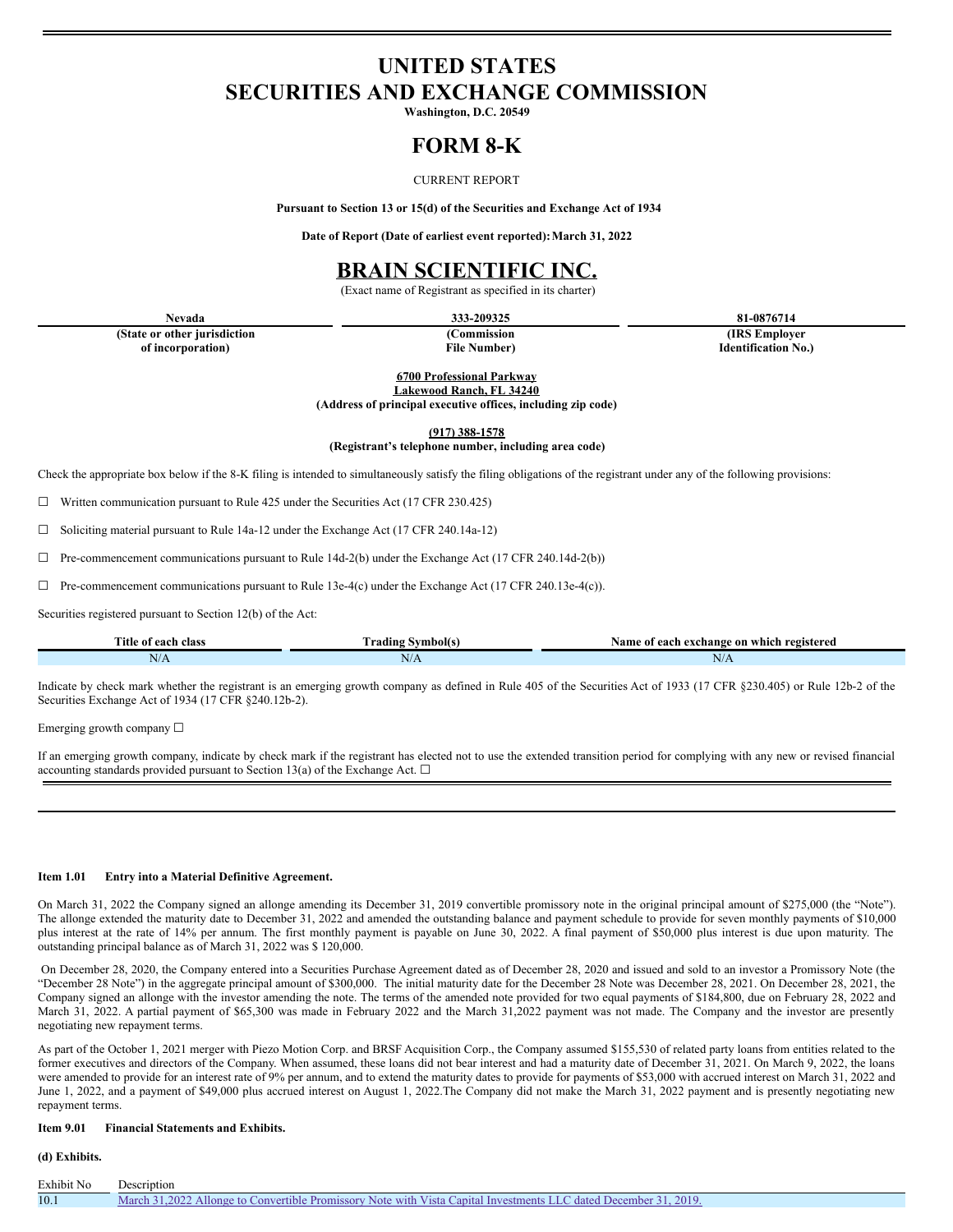### **SIGNATURE**

Pursuant to the requirements of the Securities Exchange Act of 1934, the registrant has duly caused this report to be signed on its behalf by the undersigned hereunto duly authorized.

**BRAIN SCIENTIFIC INC.**

Date: April 6, 2022 By: */s/ Hassan Kotob*

Name: Hassan Kotob Title: Chief Executive Officer

2

1